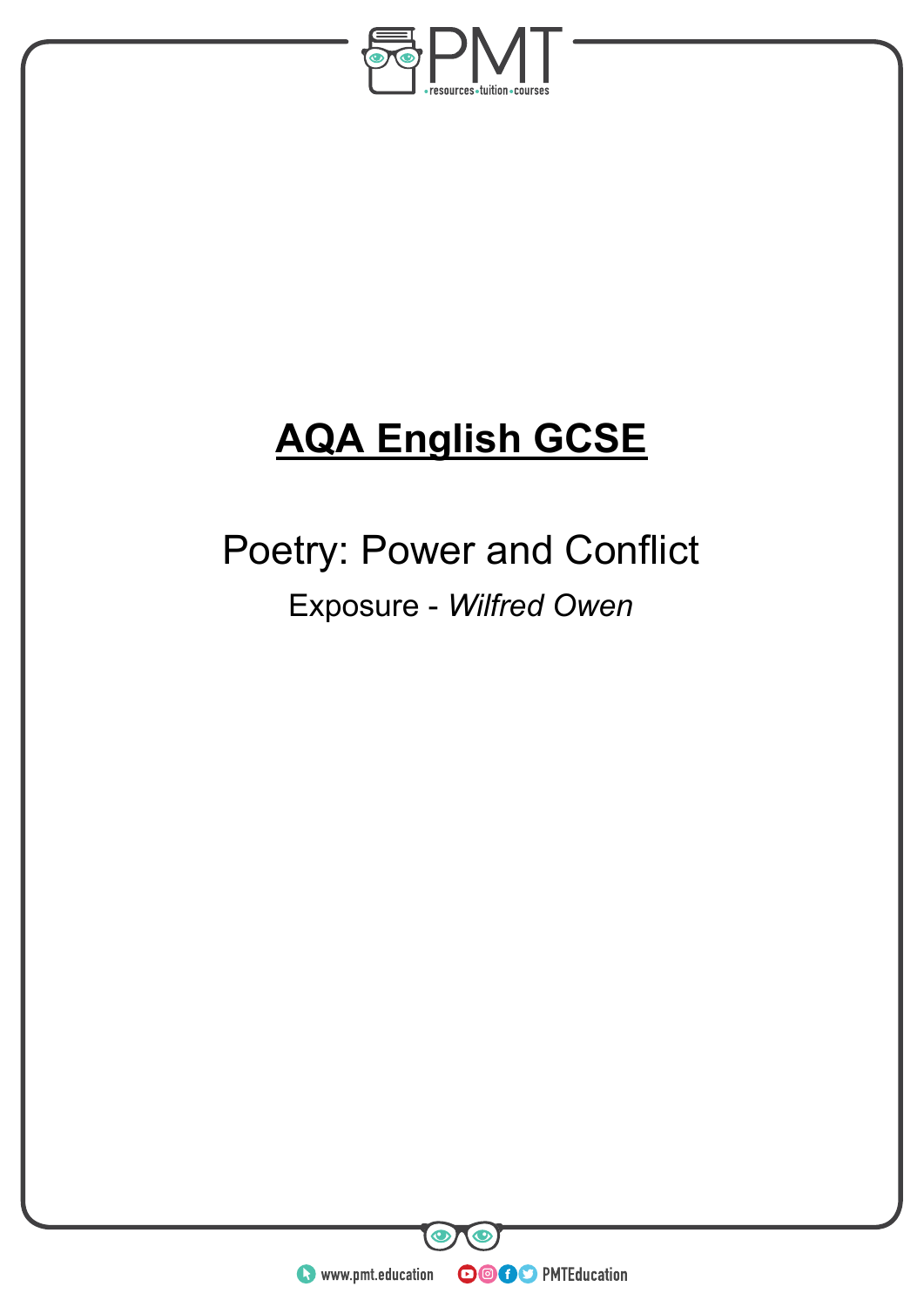

# **EXPOSURE**

# Wilfred Owen

# **Brief Summary**

The speaker describes the terrifying experience of a night in the trenches in the first world war. The poem shows the trauma experienced by soldiers in the trenches.

# **Synopsis**

- The soldiers are waiting in a trench
- They are scared to rest because they could be attacked at any time
- Nothing eventually happens
- They watch the nature and the trenches which all seem to show signs of suffering
- They can hear fighting in the background
- Dawn only seems to bring more misery and suffering
- The cold is another aggressor and appears to be more of a threat than the enemy soldiers

**Summary** 

**Context** - Owen was disillusioned by his role as a soldier // he was known to suffer from shellshock **Structure** - The structure is cyclical and anaphora is also used to show the repetitive nature of conflict. Language - Natural imagery // rhetorical questions // repetition Key Points - Nature is personified as the enemy rather than the actual opposition // Boredom is a key theme // the psychological effect of war is explored

• The passing of time is marked by snow transitioning into signs of spring

# **Context**

## **Wilfred Owen (1893-1918)**

Originally, Owen pursued a career in the church however, he felt that it was hypocritical as it failed in its duty to care for its dependants. He became a soldier and was killed in battle one week before the armistice in 1918. War poetry was a new form at the time as there hadn't been a major war in more than 100 years.

Owen's inspiration in his writing was drawn greatly from the work of John Keats and Siegfried Sassoon. Sassoon later acted as a mentor to Owen whilst he suffered from shellshock in hospital. At this time, a therapist advised Owen to write about his experiences in his poetry, so his work expresses the true horror of war rather than him internalising it.

## **Exposure**

The poem was written in 1917 whilst Owen was fighting in the trenches which creates an authentic first person narrative as the poem was written by an actual soldier in the midst of conflict. In contemporary Britain, war was romanticised to the point that it had gained mythical status. This was reflected in most other war poetry at the time which focused on the honour of fighting. Owen dispelled *"the old lie"* by exposing the horrific reality of war.

**OOOO** PMTEducation

**C** www.pmt.education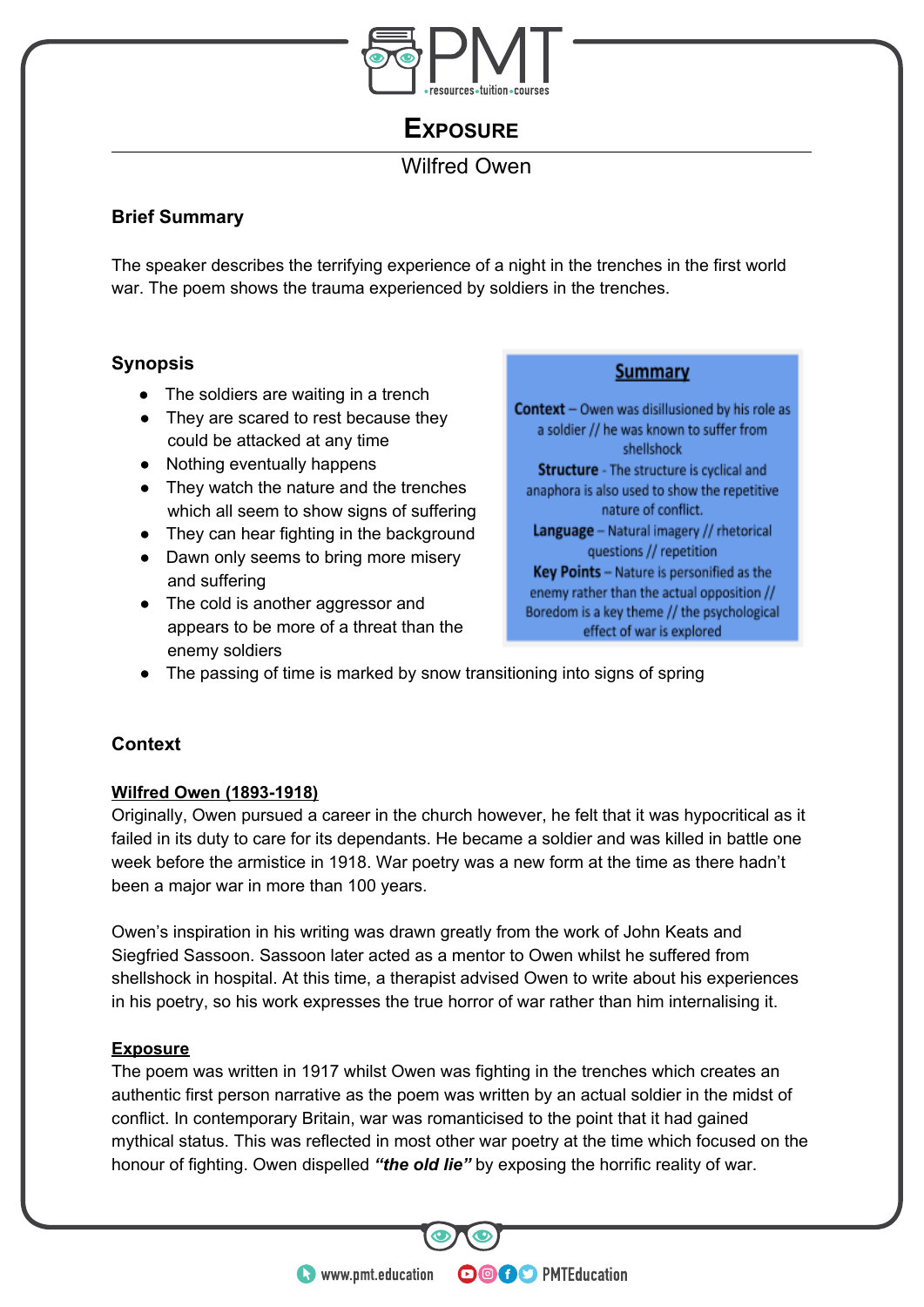

# **Exposure**

*Nature is personified in a sinister way to create fear in the listener.*

*This use of asyndetic listing creates a rushed, panicked pace and contrasts with the content of the poem.*

*This rhetorical question implies that the speaker is questioning his motivation to fight.*

*Nature is further personified to be evil here*

*This religious reference implies that there is a lack of religiously imposed morality remaining in the situation- highlighting the cruelty of it.*

*.*

Our brains ache, in the merciless iced east winds that knive us ... Wearied we keep awake because the night is silent ... Low, drooping flares confuse our memory of the salient ... Worried by silence, sentries whisper, curious, nervous, But nothing happens.

Watching, we hear the mad gusts tugging on the wire, Like twitching agonies of men among its brambles. Northward, incessantly, the flickering gunnery rumbles, Far off, like a dull rumour of some other war. What are we doing here?

The poignant misery of dawn begins to grow ... We only know war lasts, rain soaks, and clouds sag stormy. Dawn massing in the east her melancholy army Attacks once more in ranks on shivering ranks of grey, But nothing happens.

Sudden successive flights of bullets streak the silence. Less deadly than the air that shudders black with snow, With sidelong flowing flakes that flock, pause, and renew, We watch them wandering up and down the wind's Nonchalance, But nothing happens.

Pale flakes with fingering stealth come feeling for our faces-We cringe in holes, back on forgotten dreams, and stare, snow-dazed, Deep into grassier ditches. So we drowse, sun-dozed, Littered with blossoms trickling where the blackbird fusses. – Is it that we are dying?

Slowly our ghosts drag home: glimpsing the sunk fires, glozed With crusted dark-red jewels; crickets jingle there; For hours the innocent mice rejoice: the house is theirs; Shutters and doors, all closed: on us the doors are closed, -We turn back to our dying.

Since we believe not otherwise can kind fires burn; Now ever suns smile true on child, or field, or fruit. For God's invincible spring our love is made afraid; Therefore, not loath, we lie out here; therefore were born, For love of God seems dying.

Tonight, His frost will fasten on this mud and us, Shrivelling many hands. puckering foreheads crisp. The burying-party, picks and shovels in their shaking grasp, Pause over half-known faces. All their eyes are ice, But nothing happens.

**OOOO** PMTEducation

*The use of alliteration here makes the phrase difficult to say, alluding to the difficulty of the soldier's lives.*

*This is an uncomfortable image to hear.*

*The use of sibilance and fricatives here create a horrific image.*

*This blunt, passive statement shows the soldiers' disillusionment with their cause.*

**WWW.pmt.education**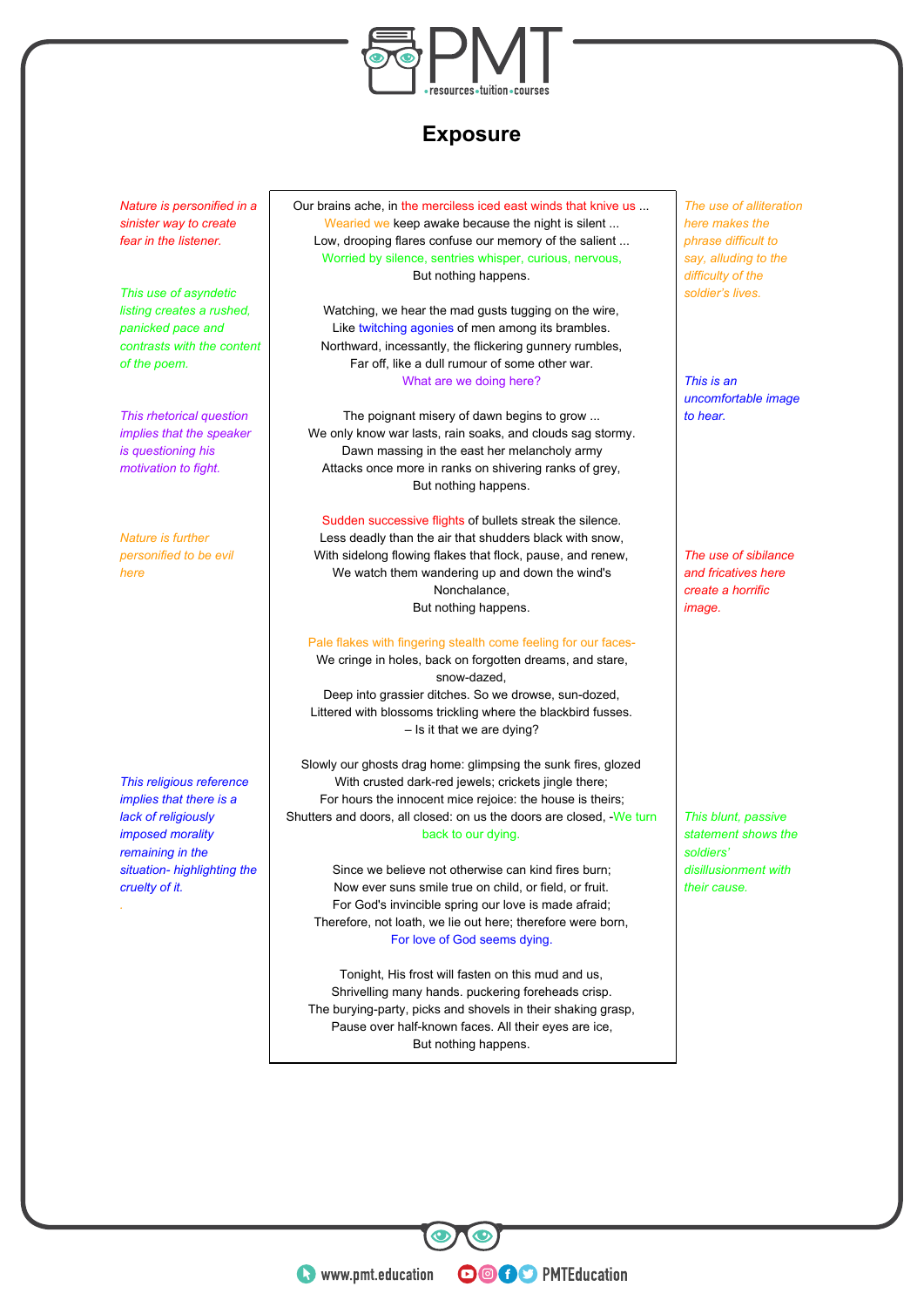

# **The Opening**

The opening *"our brains ache in the merciless iced winds"* closely resembles the opening of Keates' poem "Ode to a Nightingale" which shows his influence on Owen.

> Our brains ache, in the merciless iced east winds that knive us . . . Wearied we keep awake because the night is silent . . . Low drooping flares confuse our memory of the salient . . . Worried by silence, sentries whisper, curious, nervous, But nothing happens.

By opening the poem with a reference to *"brains"*, Owen establishes the poem's focus on the **psychological impact of war**. This reference could also be interpreted in multiple ways. He could be referring to the physical brain and the literal ache from the cold causing the soldier's physical suffering from their exposure to the elements. Owen could also however, be referring to the mind and the psychological pain inflicted by being forced to bear witness to seeing *"half-known faces"* die.

## **Form**

#### Rhyme scheme

The consistency of the rhyme scheme allows the fifth line to stand out, emphasising its message. The consistency of the rhyme scheme shows the **monotony of war**, as does the regular stanzas.

Owen builds **rich imagery** throughout the stanza and then the simple fifth line creates an **anti-climax**. This mirrors the way in which the soldiers must stay constantly alert, yet nothing ever happens. This highlights the futility of war.



#### **Pararhymes**

**OOOO** PMTEducation

Owen creates an underlying **atmosphere of unease** through the **pararhyme** between *"winds that knife us"* and *"curious, nervous"*. By only rhyming the consonants, Hughes leaves the reader unsatisfied to mirror the soldiers' feelings of unease. The reader is left anticipating a rhyme in the same way the soldiers are on edge anticipating a battle. This unconventional use of rhyming creates the impression that the poem is only just being kept together just like the soldiers are only just coping.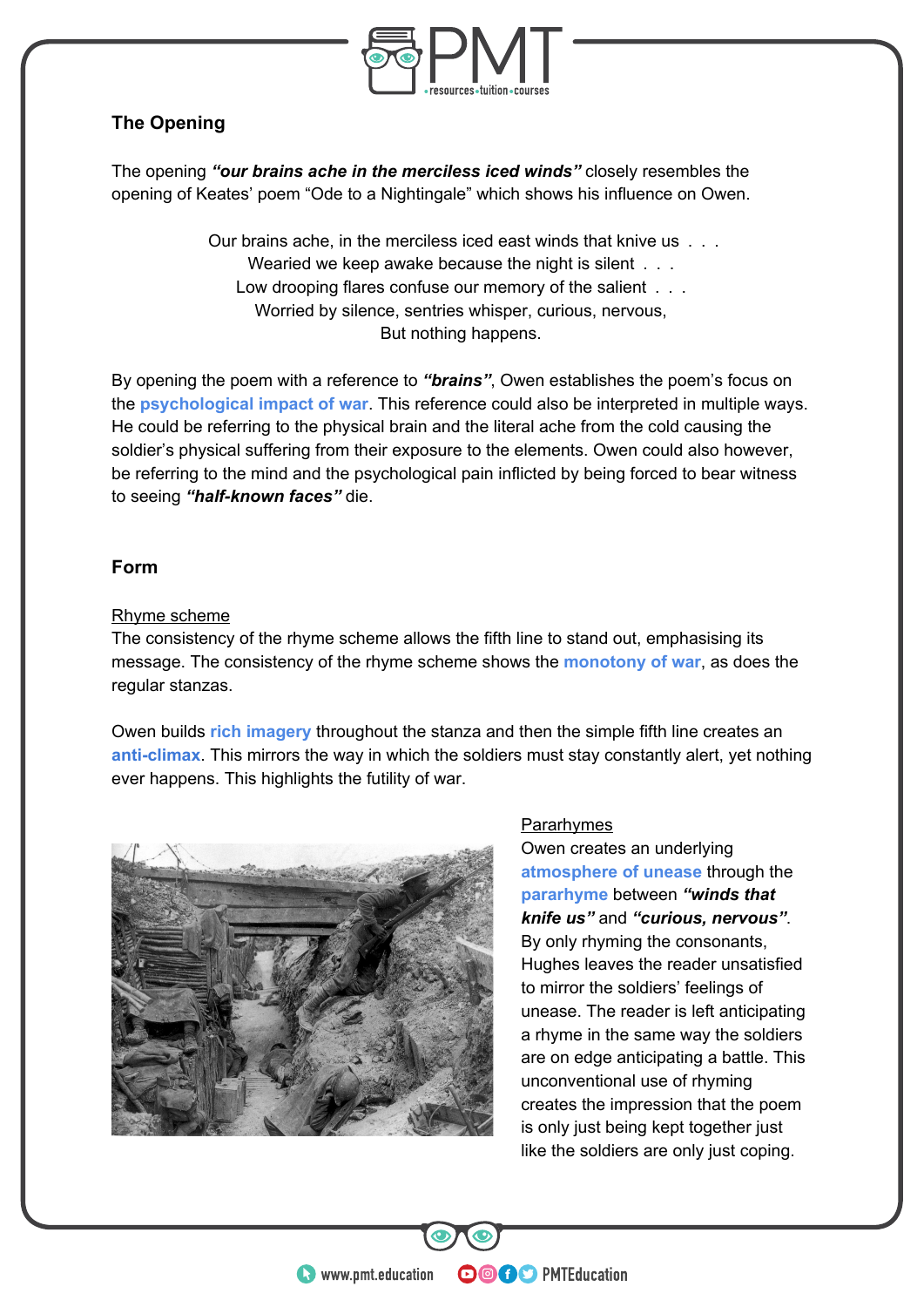

# **Structure**

Hughes employs a **chaotic structure** in his poem to **mirror the chaos and panic of war**.

#### Cyclical structure

The last line of the first and last stanza is *"but nothing happens"* which connects the end and beginning of the poem to emphasise the fact that nothing has happened in that time.

#### Anaphora

The speaker repeats *"but nothing happens"* to emphasise the futility of war. The situation remains the same despite their suffering so they aren't achieving anything. This leads the speaker to question *"what are we doing here"*. It is often interpreted that Owens wasn't objecting to war itself but against unnecessary wars and poor leadership.

#### Caesura

Owen uses punctuation to separate home from the trenches. The **colon** used in *"slowly our ghosts drag home: glimpsing the sunk fires"* depicts the soldiers to be imagining the warmth of their homes. Yett there is a barrier between the two places as they cannot return and must instead stay and fight in the cold.

#### **Ellipses**

The first three lines end with **ellipses** *("east winds that knive us…"*, *"the night is silent…"*, *"our memory of the salient…"* to emphasise the waiting and boredom of the soldiers. Owen's use of ellipsis slows the pace of the poem to force the reader to experience the same frustration as the soldiers due to their suffering being stretched out with time.



# **Language**

#### Religious references

Owen presents the soldiers to be carrying out their **moral duty** to protect the innocent people at home; the speaker says *"for love of God seems dying"*. Owen uses a contemporary listener's association of Christianity with morality to show the soldiers' selflessness. This can be tied to the idea of **Jesus suffering and dying to save humanity**. A similar sense of acceptance of death is shown in *"we turn back to our dying"*.

**OOOO** PMTEducation

**WWW.pmt.education**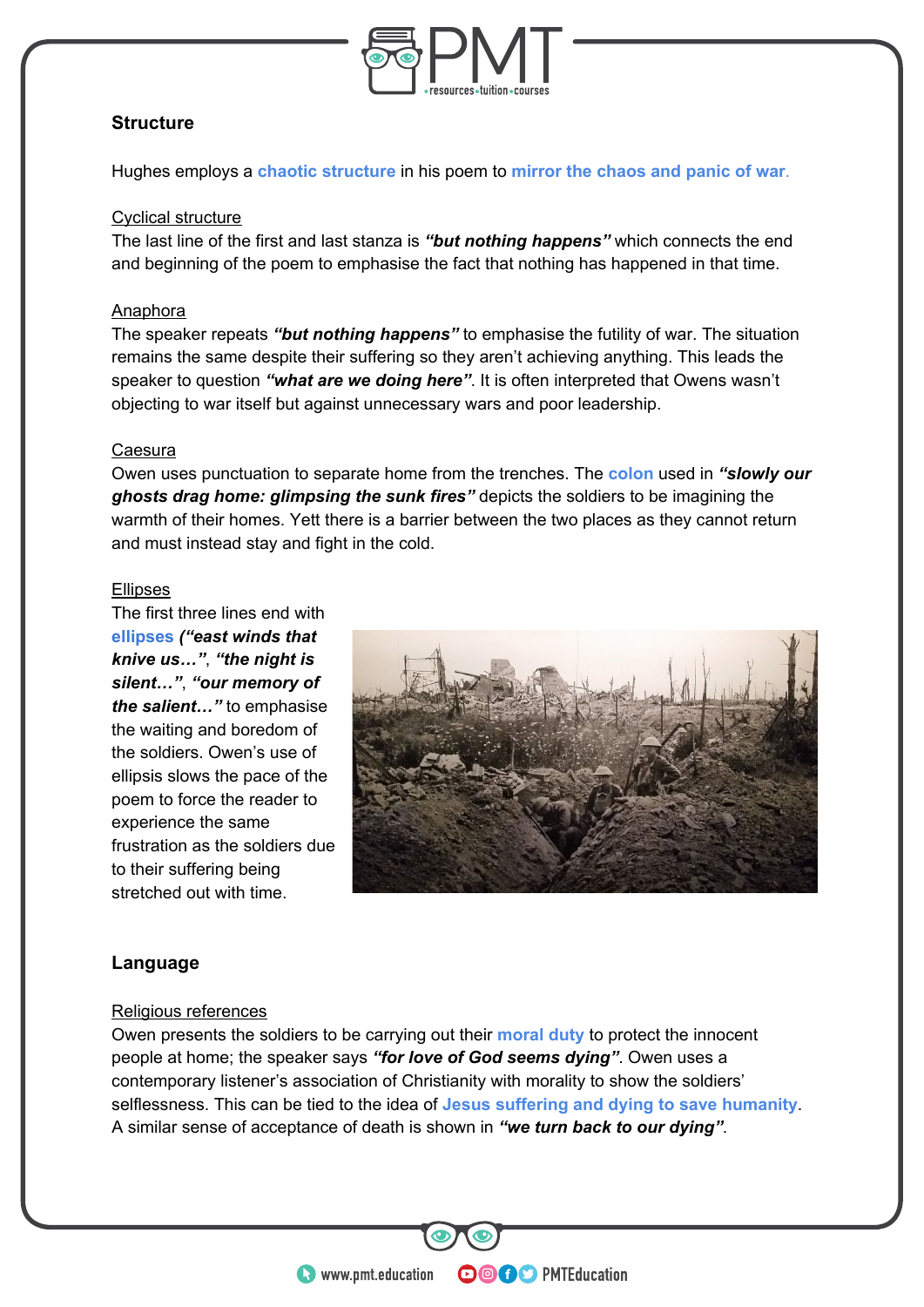

The poem could also be interpreted to show the soldiers losing their love for God. Their faith is *"dying"* as it is difficult to reconcile the theory of a benevolent God with the reality of conflict. This links to Owen's short career in the church resulting in his view of it being hypocritical.

#### **Sibilance**

**Sibilance** is used in *"sudden successive flights of bullets streak the silence"* to position **nature as the enemy**. The **sibilant consonants** mirror the sound of gunfire which shows the reader that the snow is the real threat as snowflakes slice through the air in the same way as bullets. This breaks the silence previously described. It appears the battle the soldiers were waiting for is not with the opposition but with nature instead. The snowfall is not the *"dull rumour of some other war"*, it is an immediate threat. The **sinister atmosphere** is perpetuated by the **serpent like connotations of the sibilance used**.

#### Personification of nature

Nature symbolises the antagonist throughout the poem to imply that nature is an even bigger threat than the actual enemy. In *"dawn massing in the east her melancholy army"*, Owen **juxtaposes** the nurturing role traditionally associated with a female nature figure with the aggressive connotations of an army.

Simultaneously, Owen minimises the significance of the actual fighting occurring. He makes a direct comparison by describing the actual battle as *"less deadly than the air that shudders black with snow"* which, through the **deathlike connotations** of the colour black, ironically suggests that the soldiers have gone away to fight with nature instead of the opposition. The ongoing battle is further presented to be insignificant through Owen's use of **auditory imagery** in *"gunnery rumbles*" and *"like a dull rumour of some other war"*.

#### **Reality of war**

#### Boredom

The **passage of time** is represented by the description of the **season** changing from *"snow-dazed"* to *"sun-dosed"* with *"blossoms"* and *"blackbird fusses".* This shows how long they are in the trenches for just waiting.

#### Soldiers are forgotten

Owen conveys the despondency felt by the soldiers who believe that they are being forgotten. The **metaphor** *"On us the doors are closed"* implies that as those at home in safety carry on with life as normal, they forget about the soldiers dying for them. Owen laments the military leaders' view of soldiers as **dispensable** by depicting the soldiers as indistinguishable from mud *in "this frost will fasten on this mud and us".* 

#### **Suffering**

Owen's description of the environment is indicative of an individual in a great deal of pain. He **negatively personifies the wind** as *"mad gusts tugging on the wire like twitching agonies"* and the wire is referred to as *"brambles"*.

**OOOO** PMTEducation

**C** www.pmt.education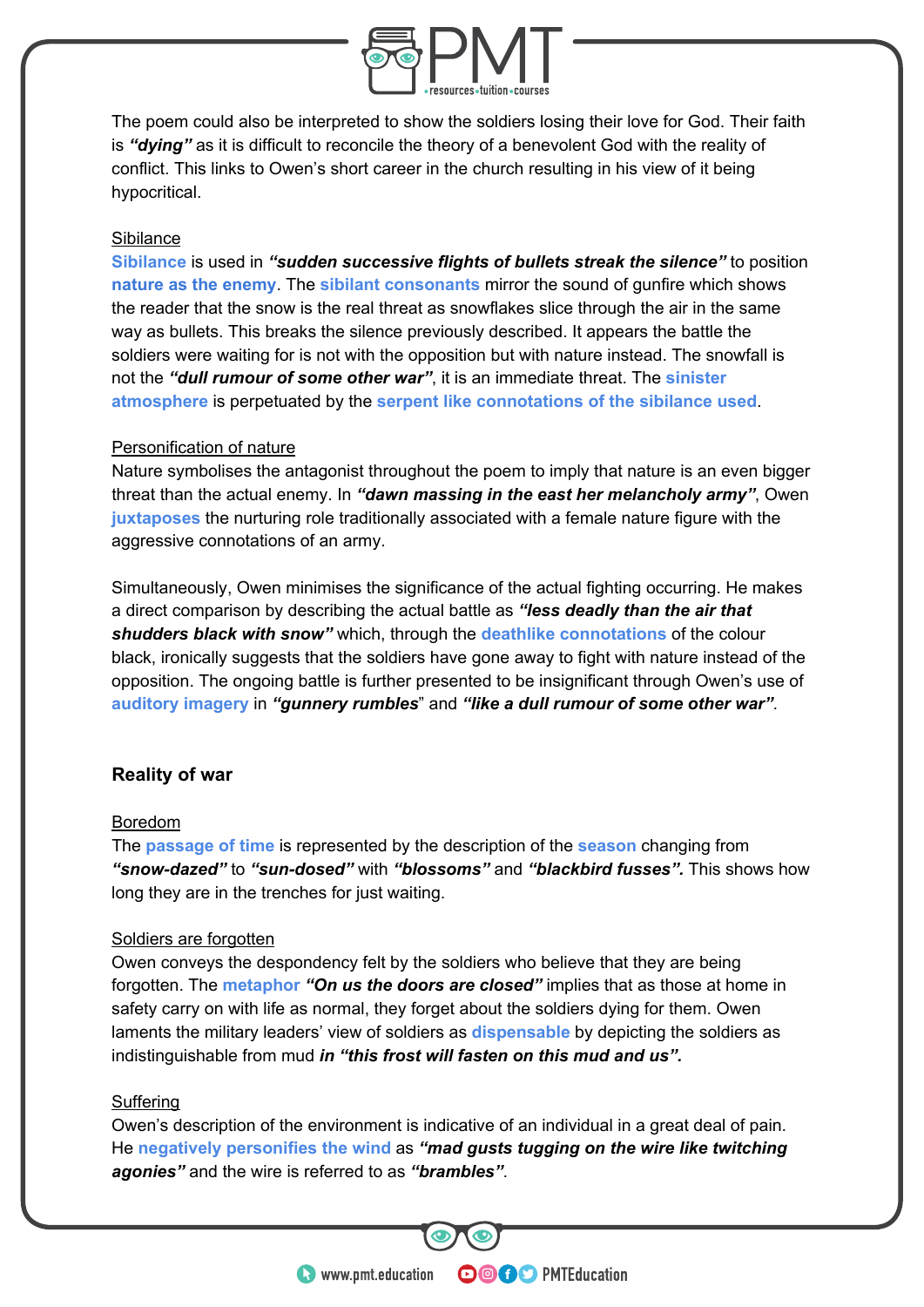

# **Fear**

The soldiers are unable to sleep due to their fear driven constant state of alertness. The speaker states that *"wearied, we stay awake because the night is silent*" as if they are scared to sleep even though *"nothing happens".* The second there is a lapse in their concentration, the *"dull rumour of some other war"* poses a threat.

# **Comparisons**

## The Prelude

| <b>Similarities</b> | Nature is presented to be an inescapable force in both poems. The<br>natural imagery in "rocky cove", "mountain echoes" and "craggy<br>ridge" permeates the poem. There is similar recurring imagery in<br>exposure in "mad gusts", "rain soaks" and "flowing flakes". This<br>serves to highlight the overwhelming influence of nature which<br>changes the perspective of the listener, causing them to realise the<br>speaker, and their own insignificance. |
|---------------------|-----------------------------------------------------------------------------------------------------------------------------------------------------------------------------------------------------------------------------------------------------------------------------------------------------------------------------------------------------------------------------------------------------------------------------------------------------------------|
| <b>Differences</b>  | Wordsworth gives nature power due to its great expanse which is<br>shown in the visual imagery of the "horizon's utmost boundary"<br>and "a huge peak". In exposure however, nature's power comes<br>from it's sheer aggression which is created by the violent<br>connotations of "iced east winds that knive us" and "Dawn<br>massing in the east her melancholy army".                                                                                       |

## Charge of the Light Brigade

| <b>Similarities</b> | Tennyson is critical of military leader's decisions by bluntly declaring<br>"Someone had blundered" and stating "Honour the Light"<br><b>Brigade</b> " at the end rather than their leaders. Owen is similarly<br>negative and creates this effect by depicting the soldiers as isolated<br>in "Worried by silence" which implies that they have been<br>abandoned by the authority that put them there.<br>Both poets repeat phrases to criticise how violence and military<br>$\bullet$<br>mistakes continue to repeat themselves. Tennyson repeats "six<br><b>hundred"</b> to emphasise the vast number of lives lost as well as<br>"Cannon" to remind the listener that the Light Brigade is<br>surrounded by weaponry. Similarly, Owen repeats "nothing<br><b>happens</b> " to show that they are being forced to wait in the freezing<br>trenches for no reason. |
|---------------------|------------------------------------------------------------------------------------------------------------------------------------------------------------------------------------------------------------------------------------------------------------------------------------------------------------------------------------------------------------------------------------------------------------------------------------------------------------------------------------------------------------------------------------------------------------------------------------------------------------------------------------------------------------------------------------------------------------------------------------------------------------------------------------------------------------------------------------------------------------------------|
|---------------------|------------------------------------------------------------------------------------------------------------------------------------------------------------------------------------------------------------------------------------------------------------------------------------------------------------------------------------------------------------------------------------------------------------------------------------------------------------------------------------------------------------------------------------------------------------------------------------------------------------------------------------------------------------------------------------------------------------------------------------------------------------------------------------------------------------------------------------------------------------------------|

**OOOO** PMTEducation